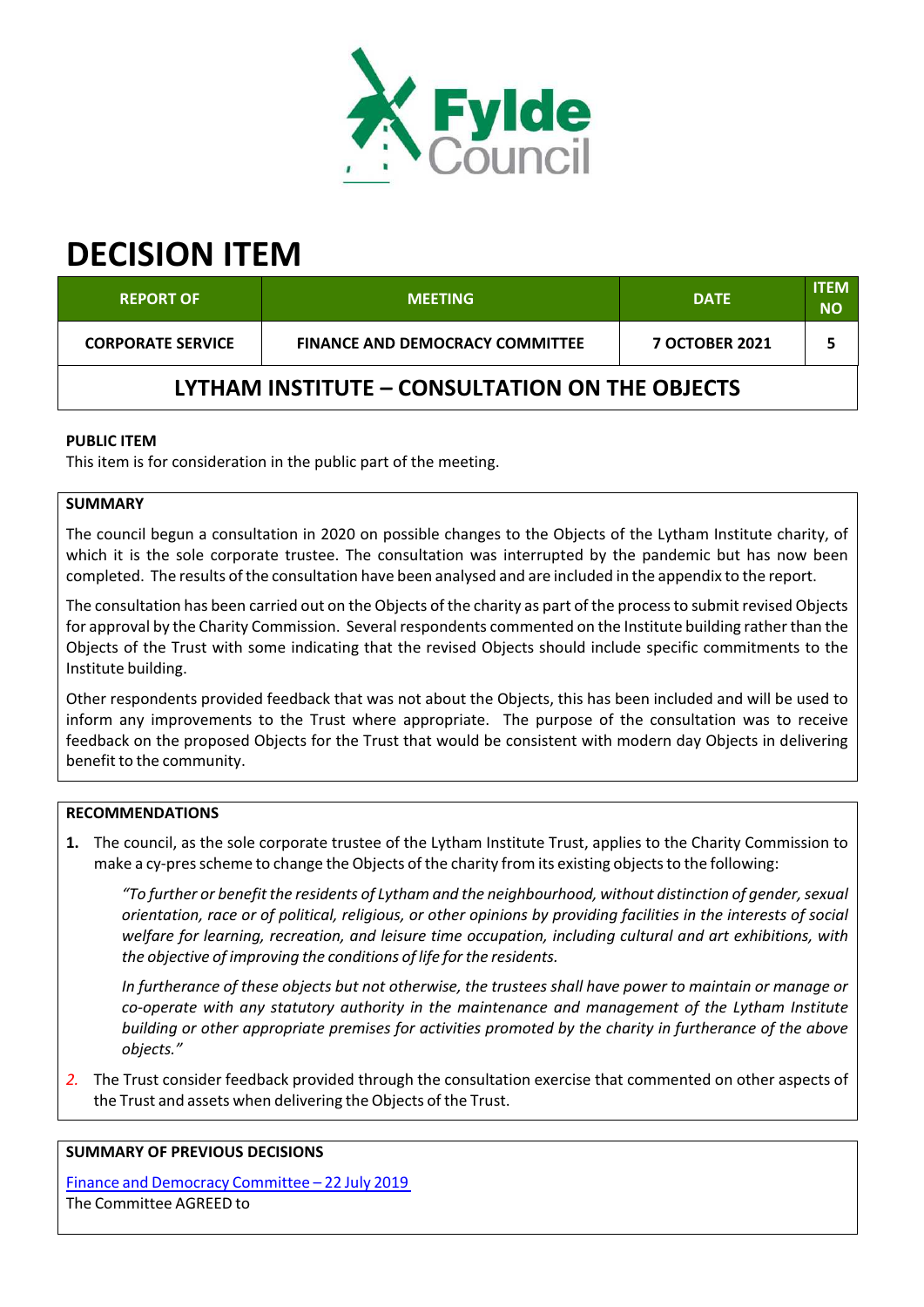- 1. Register the Lytham Institute as a charitable trust, and then seek immediate advice and discussion with the Charity Commission on the governance and future management of the trust.
- 2. Open discussions with community groups and interested stakeholders to determine the most effective use of the Institute to fulfil the required objectives of the Trust

Finance and Democracy Committee 17 February 2020

It wastherefore RESOLVED forthe item to be referred to Council on the 9th March 2020.

lde.cmis.uk.com/fylde/MeetingsCalendar/tabid/70/ctl/ViewMeetingPublic/mid/397/Meeting/1202/Committee/17/ Default.aspx" Council 9 March 2020

It was therefore RESOVLED

- 1. That the council acting as trustee of the Lytham Institute approve the proposed objects as set out in paragraph 12 of the report for consultation in accordance with the Charity Commission guidance;
- 2. That the council acting as the trustee of the Lytham Institute accept the recent advice of the Charity Commission that administrative provisions as referred to in paragraph 13 of the reportshould be adopted by way of a resolution under section 280 of the Charities Act 2011 and instruct the officers to draft detailed administrative provisions, to include the matters set out in paragraph 13, to be considered by members prior to consultation;
- 3. That the council acting as trustee of the Lytham Institute approve consultation on the proposed objects, with the stakeholders listed in paragraph 15 of the report, with a deadline date of April 20th after which all feedback will be considered by members prior to submission of the proposed revised objects to the Charity Commission; and
- 4. The council acknowledgesthat, under part 3 of the constitution, Finance and Democracy Committee isthe appropriate forum to take future decisions of the council as trustee of the Lytham Institute, in line with Charity Commission guidance that decisions by local authorities in their capacity as charity trustee should be taken through their normal decision‐making procedures; and that a special meeting of the committee is scheduled to consider the feedback from the consultation on 1 above.

Delegated decision 3 April 2020

To suspend the Lytham Institute Consultation for an undetermined period with the commitment to re‐open the consultation at the first opportunity after the return to normal business.

/fylde/MeetingsCalendar/tabid/70/ctl/ViewMeetingPublic/mid/397/Meeting/1169/Committee/22/Default.aspx" Finance and Democracy Committee 25 January 2021

#### It was RESOLVED

1. To approve the re‐opening of the consultation on the proposed objects of the Lytham Institute Trust after the current national Covid‐19 lockdown that was announced from 5th January 2021.

2. To approve that the re‐opened consultation on the charitable objects will be for a period of 28 days with publication and promotion of the commencement date at least 7 days before the consultation isto re‐open.

# 3. [Related to filing accounts]

| <b>CORPORATE PRIORITIES</b>                                |  |  |  |
|------------------------------------------------------------|--|--|--|
| Economy – To create a vibrant and healthy economy          |  |  |  |
| Environment - To deliver services customers expect         |  |  |  |
| Efficiency $-$ By spending money in the most efficient way |  |  |  |
| Tourism – To create a great place to live and visit        |  |  |  |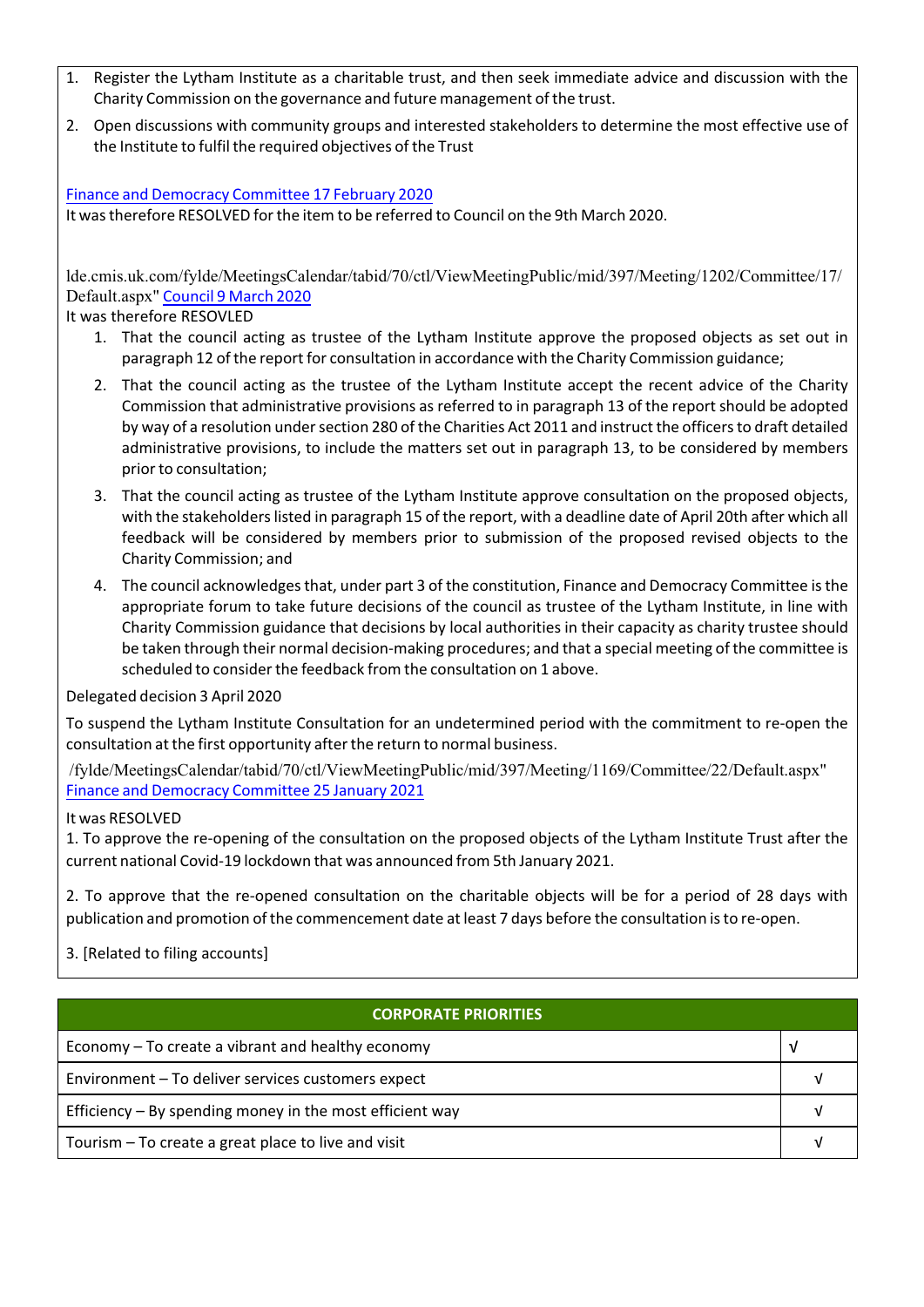#### **REPORT**

#### **TRUST AND OBJECTS**

- 1. The council is the sole corporate trustee of Lytham Institute, which is a registered charity. The objects of the charity are *"to maintain the said premises and the buildings now or hereafter erected thereon for public use* under the provisions of the Public Libraries Acts 1892 – 1901 and the Museum and Gymnasiums Act 1891 or any *Actsre‐enacting or amending the said Acts or any of them".*
- 2. The Public Libraries Acts 1892‐1901 are now repealed. Before repeal they gave library authorities power to "...provide all or any of the following institutions, namely, public libraries, public museums, schools for science, *art galleries, and schoolsfor art…*". The Museums and Gymnasiums Act 1891 is also repealed. Before the repeal it gave urban authorities power to *"…provide and maintain museums for the reception of local antiquities or other objects of interest, and gymnasiums with all the apparatus ordinarily used therewith…*".
- 3. In correspondence during the process of registering the charity, the Charity Commission advised that "*[a]s the* charity no longer provides a library, its objects will need to be changed through a legal document known as a *scheme*". The legislation on which the original objects were founded is no longer in existence. A scheme is made by the Commission following application by the charity. It is the duty of a charity trustee to apply for the Commission to make a scheme in certain circumstances, including where the existing objects of the trust cannot be efficiently accomplished. The Commission has subsequently advised on the procedure for obtaining a scheme.
- 4. The objects of a charity must include only purposes that are regarded in law as being charitable. They may not include any purpose that is not regarded in law as being charitable. The Charity Commission has indicated that when deciding on changes to charitable objects they will also have regard to:
	- a. The spirit of the original gift
	- b. The desirability of securing that the new charitable purposes are close to the original purposes
	- c. The need for the charity to have purposes which are suitable and effective in the light of current social and economic circumstances

#### **THE CONSULTATION**

5. At its meeting on 9 March 2020, the council resolved to carry out consultation on proposed new objects for the charity. The proposed objects, after advice and support from the Charity Commission were based on model objects clause set out by the Charity Commission for community centres and were:

*"To further or benefit the residents of Lytham and the neighbourhood, without distinction of sex, sexual* orientation, race or of political, religious, or other opinions by providing facilities in the interests of social *welfare for learning, recreation, and leisure time occupation, including cultural and art exhibitions, with the objective of improving the conditions of life forthe residents.*

*In furtherance of these objects but not otherwise, the trusteesshall have power to maintain or manage or co‐operate with any statutory authority in the maintenance and management of the Lytham Institute building or other appropriate premises for activities promoted by the charity in furtherance of the above objects."*

- 6. The consultation was suspended in April 2020 because of the coronavirus pandemic and recommenced on 2 June 2021, concluding on 30 June. The consultation wasfocused on the revised Objects of the Trust to properly undertake the process set out by the Charity Commission to request a cy-pres scheme to change the Objects.
- 7. The responses to the consultation have been analysed and are presented in Appendix 1 to the report. Several themes are evident from the open narrative provided through the consultation that are summarised below.

#### **THE BUILDING**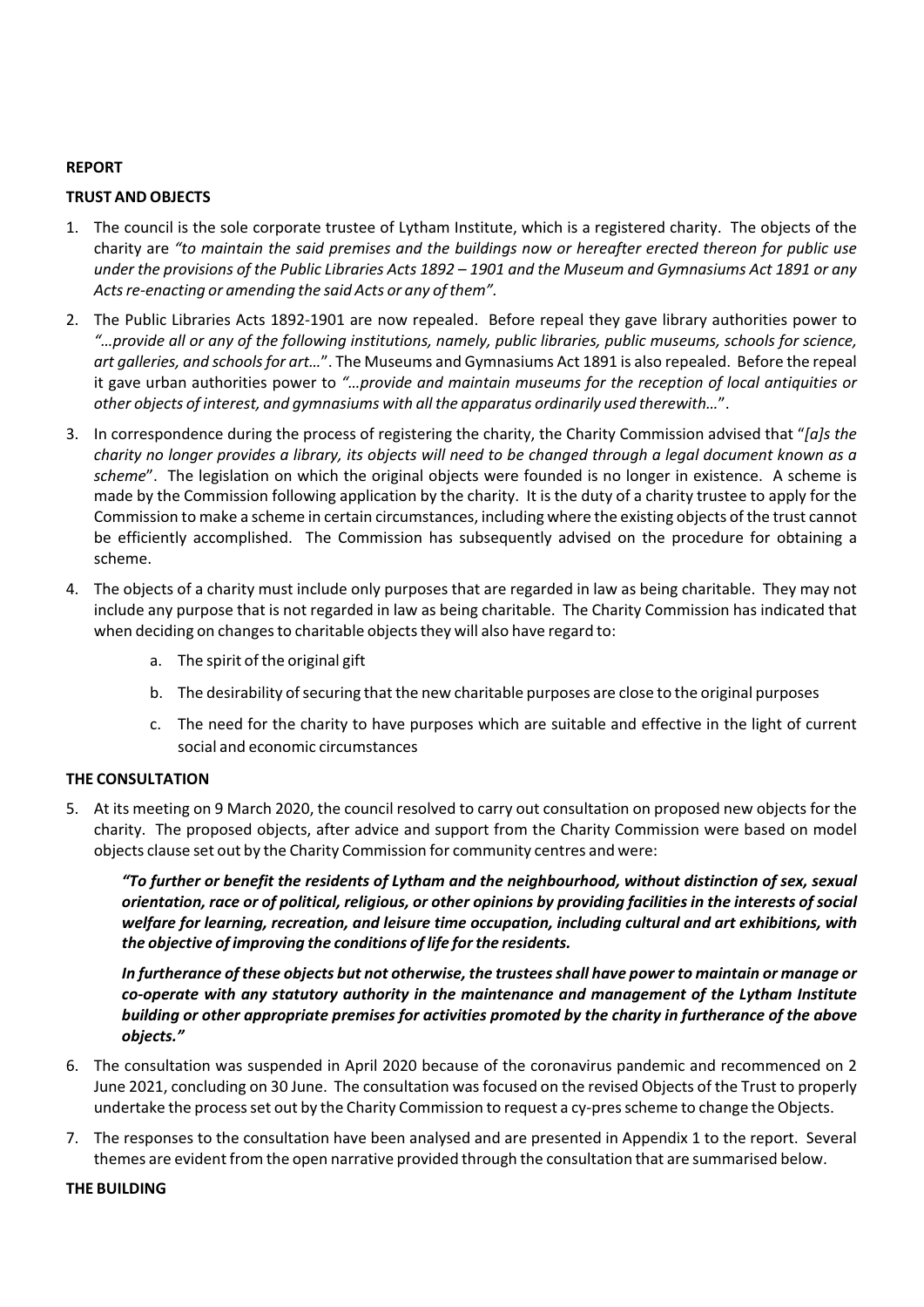- 8. Several responsesfocused on the preservation or use of the Institute building rather than the proposed Objects however, given the interest in the building and the fact that it is used to deliver the Objects of the Trust this is understandable. The feedback regarding the use of the building reflects widespread community appreciation of and affection for the building itself.<sup>1</sup> The comments include suggestion that the words "or other appropriate premises" should be removed from the proposed objects, as well as alternative uses for the building and criticism that the proposed objects do not specifically refer to the preservation of the building.
- 9. A charity can be set up to preserve an historic building provided that the preservation of the building is the overarching purpose in the advancement of education of the public, and there is sufficient public access to the building. The Charity Commission would need to be satisfied as to the merit of the building before accepting that its preservation is a charitable purpose<sup>2</sup>.
- 10. The existing 1917 objects are not concerned with the preservation of the building for its own sake. The Commission could take the view that new objects which include the preservation of the building forits own sake are not sufficiently close to the original purposes to be acceptable.
- 11. It is not proposed to include building preservation within the objects because the building forms part of the permanent endowment of the charity, Charity Commission consent would be needed to dispose of it and the trustees of the charity would be required to maintain it.

## **LIBRARY**

12. Some consultees suggested that the objects should require a library to be run from the building. However, the need for the objects to be changed arises in part from the fact that the present 1917 objects envisage the building being used as a library, but the library authority now provides that service elsewhere in Lytham. There is no evidence of public benefit in requiring the charity to duplicate a service that is already provided by a public authority elsewhere in the town, it is more likely to harm the existing service that the residents of Lytham canvassed to retain and continue to be delivered by the County Council.

#### **OTHER RESPONSES**

13. Some consultees have made specific suggestions for uses that could be accommodated in the building, governance of the trust and sources of funding. The suggestions are welcome but are not appropriate for the objects of the trust, which are intended to state as a high‐level objective what the charity isset up to achieve.

### **NEXT STEPS**

- 14. As set out above, it is ultimately up to the Charity Commission, not the council or the Trust, whether to amend the objects by making a scheme.
- 15. The next step is for the council, as trustee of the charity, to ask the Charity Commission to make a cy‐pres scheme to amend the objects of the charity by substituting the clause set out in paragraph 5 of this report (or such other wording as the committee determines) for the existing objects of the charity.
- 16. The Commission would then decide whether to make a draft scheme. Given the public interest in the Institute, the Commission is likely to require that formal public notice be given of a draft scheme (as opposed to the informal consultation noted in this report), and would then consider any representations, before making a final decision whether to make the scheme.

#### **ADMINISTRATIVE PROVISIONS**

17. At the meeting on March 9<sup>th</sup>, 2020, it was agreed:

That the council acting as the trustee of the Lytham Institute accept the recent advice of the Charity Commission that administrative provisions as referred to in paragraph 13 of the report should be adopted by way of a resolution under section 280 of the Charities Act 2011 and instruct the officers to draft detailed administrative provisions, to include the matters set out in paragraph 13, to be considered by members prior to consultation.

85918/RR9-Interim.pdf" Review of the Register of Charities: Preservation and Conservation (Charity Commission), especially paragraph 4 and annex A.

According to its Wikipedia entry, it was built as a mechanics' institute and opened in 1878. The building was extended in 1898 to include a reading room, gymnasium and classrooms. It is a handsome and well-regarded building, with "dark red and yellow and black brick dressings, including dentil sill bands and quoins, steep coped gables with jaunty finials, and lancets [and] bay windows of yellow brick" (Hartwell, Clare and Pevsner, Nikolaus (2009), The buildings of England - Lancashire: North, Yale University Press, p.435, quoted in Wikipedia).